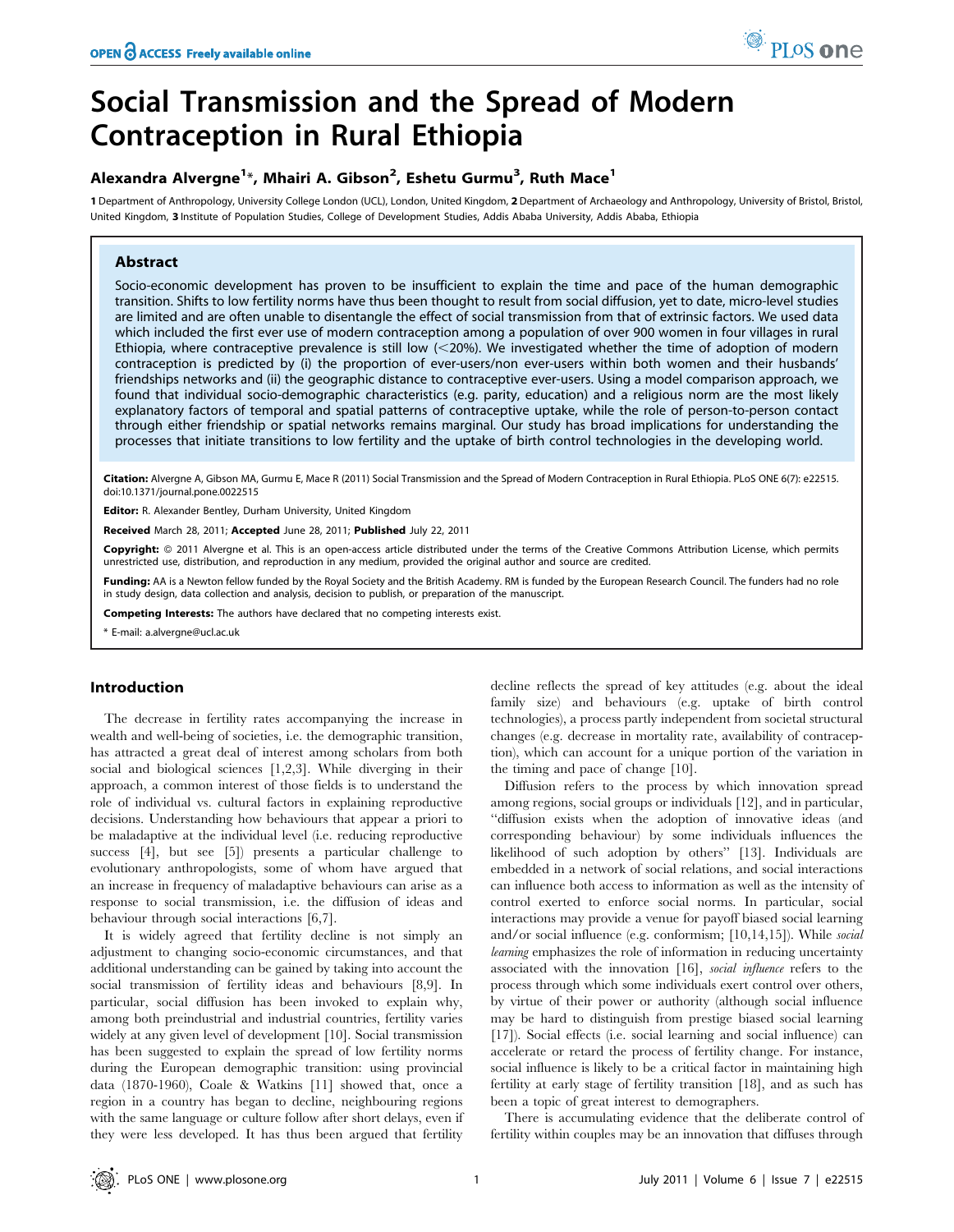social interactions [13,14,19,20,21,22,23,24]. However, most previous studies are cross-sectional, thus precluding ruling out the possibility that social interactions and fertility are jointly determined: unobserved factors might affect both behaviour and choice of social network partners [25]. For instance, as members of a social network are usually spatially aggregated, increase in the prevalence of contraceptive uptake in both individuals and their networks might result from extrinsic factors associated with local conditions (e.g. access). Additionally, women wanting to use modern contraception might be more inclined to choose networks partners who use family planning and indeed several studies specifically asked women to define their networks in terms of whom they talked to about contraception. Such family planning networks contain a high prevalence of individuals who can provide information (i.e. contraceptives users [26,27]). Therefore, any effect of social transmission is more likely to indicate information seeking, resulting from an individual decision to adopt contraception, rather than the imitation of others' choices. Because family planning networks underestimate the occurrence of social diffusion through copying relatively to information seeking, the possibility that fertility restriction can spread as a result of imitation cannot be adequately investigated. Rather, considering social transmission from and to networks of individuals with whom one normally interacts might prove more relevant, as those networks are not biased towards women *a priori* contemplating the adoption of modern contraception.

Whilst macro-level studies have revealed evidence for social diffusion of contraceptive technologies, as well as for socioeconomic determinants (like education and low mortality; e.g. [11,13]), there has been surprisingly few micro-level studies on how this particular innovation spreads through communities at the local level, and even fewer have caught the first cases of the new innovation, when the nature of the spread should be most easily determined. This study investigates the extent to which considering social interactions improves our understanding of temporal and spatial patterns of first contraceptive uptake, using data from rural Ethiopia. The situation of Sub-Saharan countries is of particularly interest as their low prevalence of modern contraception is thought to result from social influence [8]. In Ethiopia for instance, contraceptive uptake is still low (15% and 10.9% in urban and rural areas, respectively; [28]) despite the government having a specific population policy to promote voluntary contraceptive since 1993.

The objectives of the study, covering a period of 14 years, 4 villages and involving  $>900$  women, are threefold: (i) to describe the temporal and spatial patterns of uptake of modern contraception, (ii) to identify the individual characteristics that predict the adoption of modern contraception (iii) to investigate whether and to what extent uptake of modern contraception is predicted by social effects (e.g. imitation and/or information seeking) once individual characteristics are taken into account. Our data have at least three strengths to understand the role of social diffusion for fertility decisions. First, network data contain information on both spatial relationships and friendships networks. In particular, women and their husbands were asked to name up to 5 other same-sex individuals with whom they talked most and perceived as their best friends (be they related, unrelated or living near or far away). Second, for each woman, the year of first use of contraceptives is informed along with network data. This allows to consider the timing of adoption events within a given network, and thus to infer the sequence of events. Finally, the study covers a period including when contraceptive use is just beginning, thus providing information on the role of social transmission at an early

stage of the diffusion process when patterns of diffusion should be clearest.

# Materials and Methods

#### 1. Study site

The study is based on a community of agro-pastoralists living in 4 villages of the Arsi Administrative zone, southern Ethiopia. In this rural area, the resources are limited, and the community suffers from periodic shortages of both water and food. Access to basic health service and school is restricted: the nearest health care services and high schools are over 20 km distance from the villages (see [29,30] for more information in the study site). Interestingly, although contraceptive prevalence is generally low among rural women (i.e.  $\leq 3\%$  in 2003), there is now evidence that contraceptive technology is gaining in popularity and demand for family planning is increasing. Informal focus groups on contraception conducted in 2005 conducted by RM and EG have revealed that the level of interest expressed in contraceptive use was far greater than anticipated given the low prevalence in 2003.

#### 2. Data Collection

A total of 943 ever married women of reproductive age (15-52) residing in the four villages were interviewed in 2008/9 about their birth and contraceptive histories. This includes all women living in the villages at the time of the survey as identified by a census of the four villages in 2008. The survey included questions on whether women had ever heard about modern contraception, and whether they had ever use it in the past (even though they might not be currently using it) and when (i.e. before their first birth, or after which birth). This allowed to identify the first year of contraceptive uptake and to reduce the uncertainty generally resulting from recall data. For those women who had ever used contraception, method and place of delivery were also informed. The quality of the data has been checked through comparisons with previous surveys conducted since 1999, date at which the process of contraceptive uptake was at an early stage. Only women for whom age and birth history record was known were included in the analysis. This reduced the sample to 936 women (among which  $>99\%$  were married by 2008). For each woman, information on her demographic and socio-economic characteristics, her friendship social network, her husband's friendship social network, and her spatial location were collected (see next sections). Clearance was obtained from the UCL Research Ethics Committee and the Ethiopian Science and Technology Agency (ESTA). Signed consent was obtained from all participants. Those unable to read were read the forms before signing. The procedures were approved by the UCL and ESTA ethics committees.

(a) Demographic and socio-economic variables. Each woman was asked about her age, marital and birth histories, education (binary variable: attended formal school or not), social status (2 variables to take into account variability in the extent to which individuals rely on crops or pastoralism: the first calculated based on the amount of crops in kg harvested the year before (teff, wheat, maize and barley), weighted by price given by the Food and Agriculture Organization of the United Nations (http://www. fao.org/), the second based on men's cattle possessions), religion (i.e. Muslim or Orthodox Christian), ethnic origin (i.e. Arsi or Shoa Oromo), and her use of a radio (i.e. never, sometimes, frequently). Women were assigned to different cohort depending on their year of birth (4 levels:  $\leq 1960$ ;  $\leq 1967$  &  $>1960$ ;  $\leq 1973$  $>1967$ ;  $>1973$ ).

(b) Friendships networks. To record data on friendship networks, women were asked the following question ''Name up to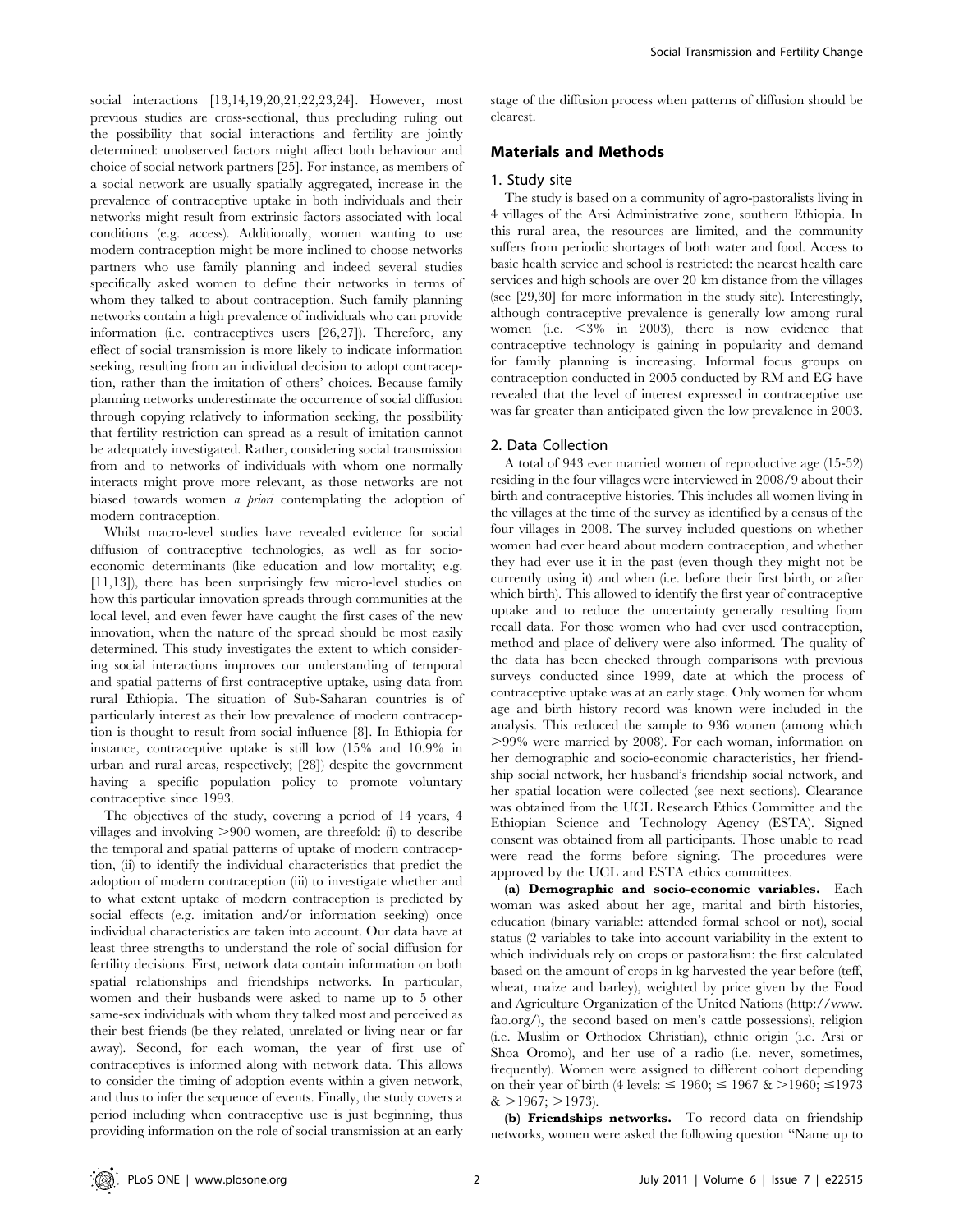5 other women with whom you talk most and perceive as among your best friends". Similarly, men  $(N = 869, 79\%$  of husbands found) were asked to name up to 5 such men. This allows us to draw a matrix of whom-to-whom communication, the elements of the matrix weighting the strength of the ties (1 if a contact was formed, whether or not it is reciprocated, or zero otherwise). It could be argued that social influence is stronger among reciprocated ties, yet studies on very large datasets did not find any significant differences in social influence between reciprocated and non-reciprocated ties [31,32]. Information was also collected on the relationship to each friend/relative named, and whether these friends lived in or outside the study area (See Table 1). Among women's friends,  $\sim 9\%$  are kin and  $\sim 52\%$  are affines, while among men's friends,  $\sim$ 21% are kin and  $\sim$ 41% are affines. Of those named, 19.9% of men's networks and 12.2% of women's networks were outside the study area and could not therefore be identified, leading to a ''quasi-complete'' social network. In total, 8.7% of women do not have a recorded social network and 31.7% do not have a network recorded for their husbands. Social networks provide information on both the structural properties of individuals (i.e. centrality or number of connection), as well as the content properties of their networks regarding reproductive behaviour (i.e. the proportion of ever-users) at time t-1. Since it is unlikely that adopting modern contraception at time  $t$  influence the proportion of ever-users in a network at time  $t-1$ , any effect is

Table 1. Characteristics of friendship networks for women (female friends) and their husbands (male friends).

|                                           | Women       | Men         |
|-------------------------------------------|-------------|-------------|
| Mean no. of friends (range)               | $2.68(0-5)$ | $3.82(0-5)$ |
| Relationship (%)                          |             |             |
| Mother/Father                             | 01.85       | 01.72       |
| Sister/Brother                            | 07.10       | 19.35       |
| Co-wife                                   | 05.82       |             |
| Spouse's mother/father                    | 16.24       | 01.74       |
| Spouse's brother's wife/sister's husbands | 29.78       | 01.90       |
| Spouse's sisters/brothers                 | 06.53       | 37.10       |
| Friend                                    | 09.00       | 23.86       |
| Neighbour                                 | 18.13       | 06.08       |
| Not stated                                | 05.54       | 08.25       |
| Location (%)                              |             |             |
| Same compound                             | 50.31       | 07.04       |
| Same village                              | 43.59       | 87.37       |
| Other village                             | 06.10       | 05.59       |
| <b>Contact Frequency (%)</b>              |             |             |
| Everyday                                  | 76.25       | 72.66       |
| Once a week                               | 17.70       | 12.32       |
| Once a month                              | 02.79       | 02.03       |
| Less than monthly                         | 03.26       | 12.99       |

Women are more likely to appoint affines as their friends (e.g. their husband's brother's wives (29.78%) and their husband's mother (16.24%)). Husbands appoint affines (spouse's brothers (37.10%)), friends (23.86%) and kin (e.g. their brothers (19.30%)). Women's friends are more likely to be in the same compound, while men's friends are more likely to be in the same village but outside the compound. In more than 70% of cases, women and men talk to their friends every day.

doi:10.1371/journal.pone.0022515.t001

more likely to be interpreted as an influence of the network on the focal individual rather than the reverse.

Structural properties. Two variables were used to describe the structural position of individuals within their networks. First, the number of nominations received (i.e. indegree) informed on how integrated an individual is in a network, and is usually referred to as a measure of opinion leadership or popularity. It is often argued that individuals who are highly interconnected are more likely to hear about innovations earlier and to have more opportunities for social comparisons and influence [12]. Second, the number of nominations sent (i.e. outdegree) allows to control for the size of the network, and thus for any unobserved characteristics that lead to differential efforts by women in building and maintaining social interactions. Each woman's in-degree and out-degree were derived at the community level (all villages included).

Content properties. For each woman and at each time step, a variable describing her exposure to modern contraceptives through either her network or, if married, her husband's network (through wives of her husband's friends) was built. Note that at any given time, women were eligible to be part of a network only if they were aged at least 15. Specifically, at any given time  $t$ , the proportion of ever-users in a woman's network corresponds to the proportion of individuals in the network that had ever used contraceptives at time  $t-1$ .

We created variables to inform on both unbiased and biased social influence. First, all network members were assumed to have the same influence (i.e. unbiased transmission or conformism, all ties between friends equal 1). Second, to take into account that ever-users in a network can have different influence depending on their prestige ([17]; biased transmission based on popularity, social status and/or education), the ties linking two individuals have been weighted according to standardized coefficients describing the prestige of individuals (varying between 0 and 1, value divided by the maximum value in the population).

(c) Spatial networks. A matrix was built that describe the spatial distance between each pair of points. Spatial coordinates associated with each household where individuals lived were recorded using a Global Positioning System (GPS type Garmin) using longitude and latitude coordinates (using degrees minutes and seconds (DMS) nomenclature). DMS were converted to Decimal degree to calculate distance between each pair of points using the great circle distance calculation (exact distance is calculated using spherical trigonometry, http://www.zipcodeworld.com/  $\frac{d}{dx}$  distance.pdf. For each woman at each time t, the minimum distance to an ever-user at time  $t-1$  was inferred.

#### 3. Statistical analysis

(a) Model. Since the data are right-censored (some women were non-ever-users at the last time period), contain a large amount of ties (many women had the same adoption time), and are recorded on an approximate time scale (years), data were converted into a person-period life table on which a discrete time hazard model was performed (i.e. a logistic regression including the main effect of period [33]). For each woman, the beginning of time (Period 1) corresponds to the first year of eligibility for the use of contraceptive: either the year of the first adoption event ever recorded (1995) if aged at least 15 at that time (75% of women), or, for younger women, the year at which they reach the age of 15. Once they have adopted modern contraceptives, individuals exit the dataset. The population value of discrete-time hazard for woman  $i$  in time period  $t$  is thus the probability that she will experience contraceptive uptake in that time period, conditional on no prior event occurrence and her particular values for the predictors in that time period. Variables included are both time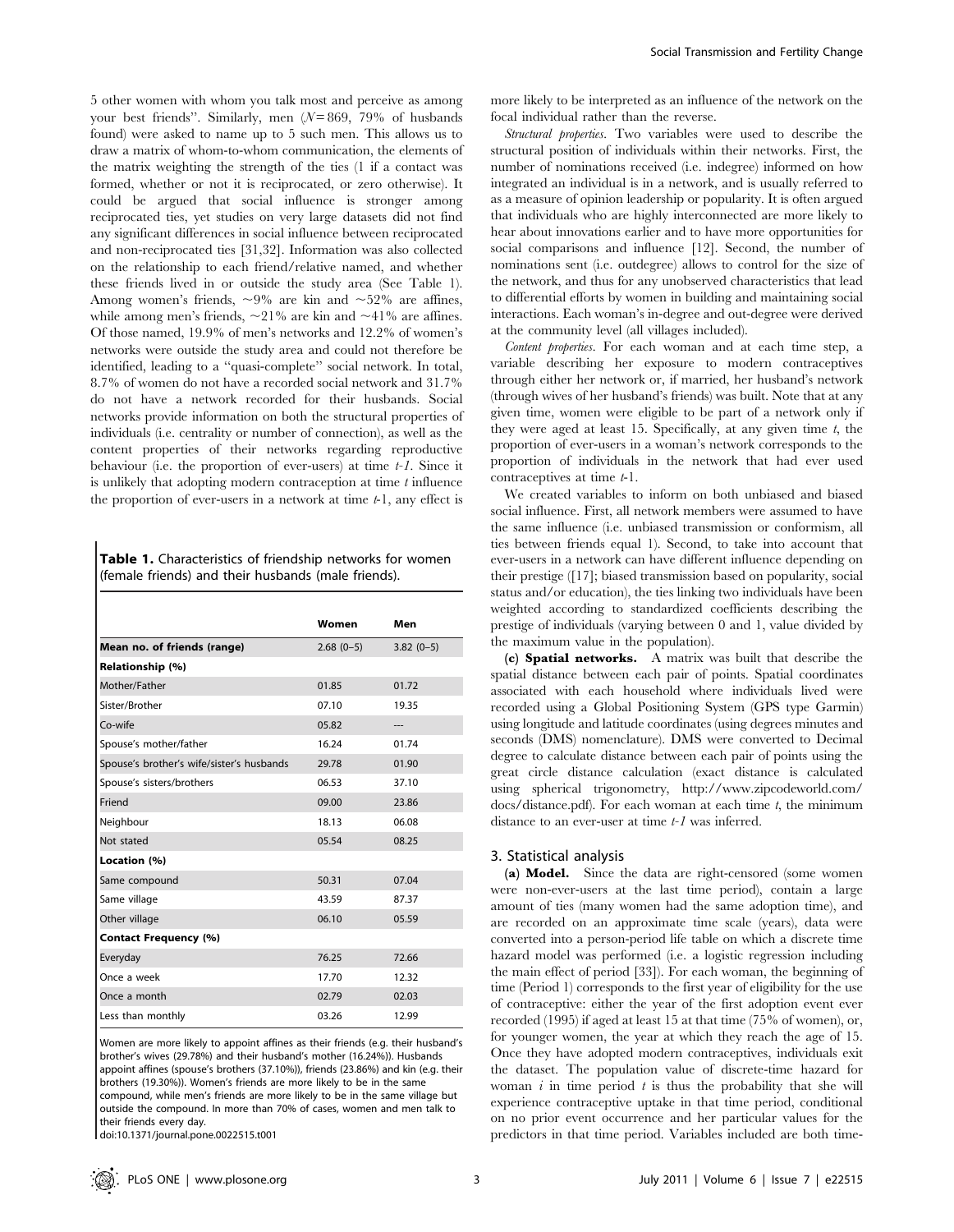invariant (e.g. use of radio, village) and time varying (e.g. age, parity and proportion of ever-users in networks). The proportionality assumption (that the hazard risk of contraceptive uptake is independent of time for any given variable) has been checked for key variables (e.g. parity, proportion of ever-users in the social network).

(b) Model Selection. A set of a priori candidate models is assumed (see next section), for which a measure of each model's fit scaling to its complexity is derived (e.g. Akaike information criterion [34]). The model for which AIC is minimized is selected as the best for the empirical data at hand. The evidence for each alternative model is done by rescaling AIC values relative to the model with the minimum AIC, which subsequently allows models to be ranked according to their ability to account for the data. In addition, a measure of weight of the evidence that a given model is the best in the set of models considered is calculated (Akaike weight  $(\omega)$ ). Subsequently, rather than base inferences on a single selected best model, inferences are calculated using the entire set using model-averaged based estimators (estimates are balanced using Akaike weights and averaged across models; [35]). The use of model based average estimators allow better precision and reduced bias compared to the estimator of that parameter only for the best selected model. Following [36], we present only models that collectively account for 95% of the available model weight. All analyses were carried out using R software (version 2.11.0).

(c) Candidate models.. Individual characteristics (set 1). If women plan the size/composition of their family so that they maximize their number of surviving offspring and/or surviving males, one can expect the adoption of modern contraception to be positively associated with the number of living children (Parity) and/or the proportion of living sons (Prop\_LS), as well as negatively associated with the number of deceased offspring (Nb\_DO). These possibilities are investigated with models controlling for the quadratic relationship between a woman's reproductive history and her age, her cohort, as well as for her marital status (MS):

(i)  $Age + Age^2 + MS + Cohort + Parity$ ,

(ii)  $Age + Age^2 + MS + Cohort + Nb\_DO$ ,

(iii)  $Age + Age^2 + MS + Cohort + Prop\_LS$ ,

(iv)  $Age + Age^2 + MS + Cohort + Prob\_LS + Nb\_DO$ ,

(v)  $A\varrho e + A\varrho e^2 + MS + Cohort + Parity + Nb\ DO.$ 

Additionally, contraceptive uptake is generally found to be associated with a woman's level of education [37], with educated women more likely to delay or reduce their reproduction in order to pursue their studies, or more informed on contraceptives. The variable describing women's level of education (Edu) is thus included to all 5 previous models.

(vi)  $Age + Age^2 + MS + Cohort + Parity + Edu,$ 

(vii)  $Age + Age^2 + MS + Cohort + Nb\_DO + Edu,$ 

(viii)  $Age + Age^2 + MS + Cohort + Prop\_LS + Edu,$ 

(ix)  $Age + Age^2 + MS + Cohort + Prop\_LS + Nb\_DO + Edu,$ 

(x)  $Age + Age^2 + MS + Cohort + Parity + Nb\_DO + Edu.$ 

Finally, we investigated the relationship between wealth and the adoption of contraception uptake. A first scenario is that women from poor families experience a stronger trade-off between quantity and survival of offspring, and are thus expected to adopt modern contraception earlier. This has been found to be the case in rural Gambia [38]. Alternatively, in populations experiencing a decrease in child mortality as a result of modernization, it has been argued that the trade-off between fertility and parental investment increases with family socio-economic status. We investigated the relationship between socio-economic resources and contraceptive uptake in including material wealth variables (husband's cattle,

and agricultural production) to all previous models (note that the set also contains a null model).

(xi)  $Age + Age^2 + MS + Cohort + Parity + Edu + Wealth,$ 

(xii)  $Age + Age^2 + MS + Cohort + Nb\_DO + Edu + Wealth,$ 

(xiii)  $Age + Age^2 + MS + Cohort + Prob\_LS + Edu + Wealth,$ 

 $(xiv)$  Age + Age<sup>2</sup> + MS + Cohort + Prop\_LS + Nb\_DO + Edu + Wealth,

 $(xv)$  Age + Age<sup>2</sup> + MS + Cohort + Parity + Nb\_DO + Edu + Wealth.

Individual characteristics, social environment and social interactions (set 2). Individuals' decision to adopt modern contraception might be better understood if one considers not only socio-demographic determinants of fertility but also individual's social environment (e.g. group norms and media exposure). For instance, contraceptive uptake possibly differs among religious groups, as it has been shown to be the case in many countries (in Europe [11], in Ghana [39], in Malawi [37]). Note that variation in religious norms is observed in only 1 village, with all other 3 villages being characterized by a 100% Muslim obedience (See Table S1). Also, access to mass media and programs/adverts on modern contraception through the use of radio might exert a social pressure on women and/or provide them with more information hence reducing risk perception. In both cases, access to mass media is predicted to positively influence uptake of modern contraception. Models including social environment factors (SE) and/or individual factors (IF) were thus considered: (i) IF; (ii) SE; (iii)  $IF + SE$ , with SE referring to Religion + Radio + Village. Individual's decision to adopt modern contraception has also been suggested to partly result from social diffusion, i.e. to be related to social interactions (SI) or person to person contact, which lead to the inclusion of the following models in the set (iv)  $SI$ ; (v)  $SE + SI$ ; (*vi*) IF +  $SI$ ; (*vii*) IF +  $SE + SI$ .

Several variables were considered to describe social interactions (SI), including spatial distance to contraceptive ever-users and both structural and content properties of friendships' networks. First, we investigated whether women are more likely to adopt contraception at time  $t$  if they are spatially close to individuals having already used contraception at time  $t-1$ . This was done by considering the minimum spatial distance to a contraceptive ever-user (SI1: Min\_Distance). Second, we investigated the role of women's centrality, i.e. the number of nominations received through both women's and husband's network (SI2: Indegree\_ $W_{NT}$ , Indegree\_ $H_{NT}$ ). Indeed, central individuals are more likely to hear about innovations [40] and are in turn likely to adopt contraception earlier. Third, we investigated the role of the content of the friendship network. We considered the proportion of ever-users in women's and/or their husbands' social network at time  $t-1$ , with both unbiased and biased transmission according to characteristics of network partners (SI3: unbiased transmission: Prop. ever-users\_ $W<sub>NT</sub>$  + Prop. ever-users\_H<sub>NT</sub>; SI4: biased transmission according to popularity; SI5: according to education; SI6: according to wealth). Indeed, some friends might be more influential than others [17]. Fourth, models assuming an interaction effect between social interactions and individual factors were also considered. Indeed, the role of social networks might depend on the ''readiness'' of individuals to adopt an innovation. For instance, women willing to adopt modern contraception as a result of individual circumstances might be more likely to do so if they can get information or receive positive attitude from other network members. Those models include an interaction effect between the number of living children (Parity) and the proportion of ever-users among network members at time  $t-1$ . A total of 32 models were included in the set.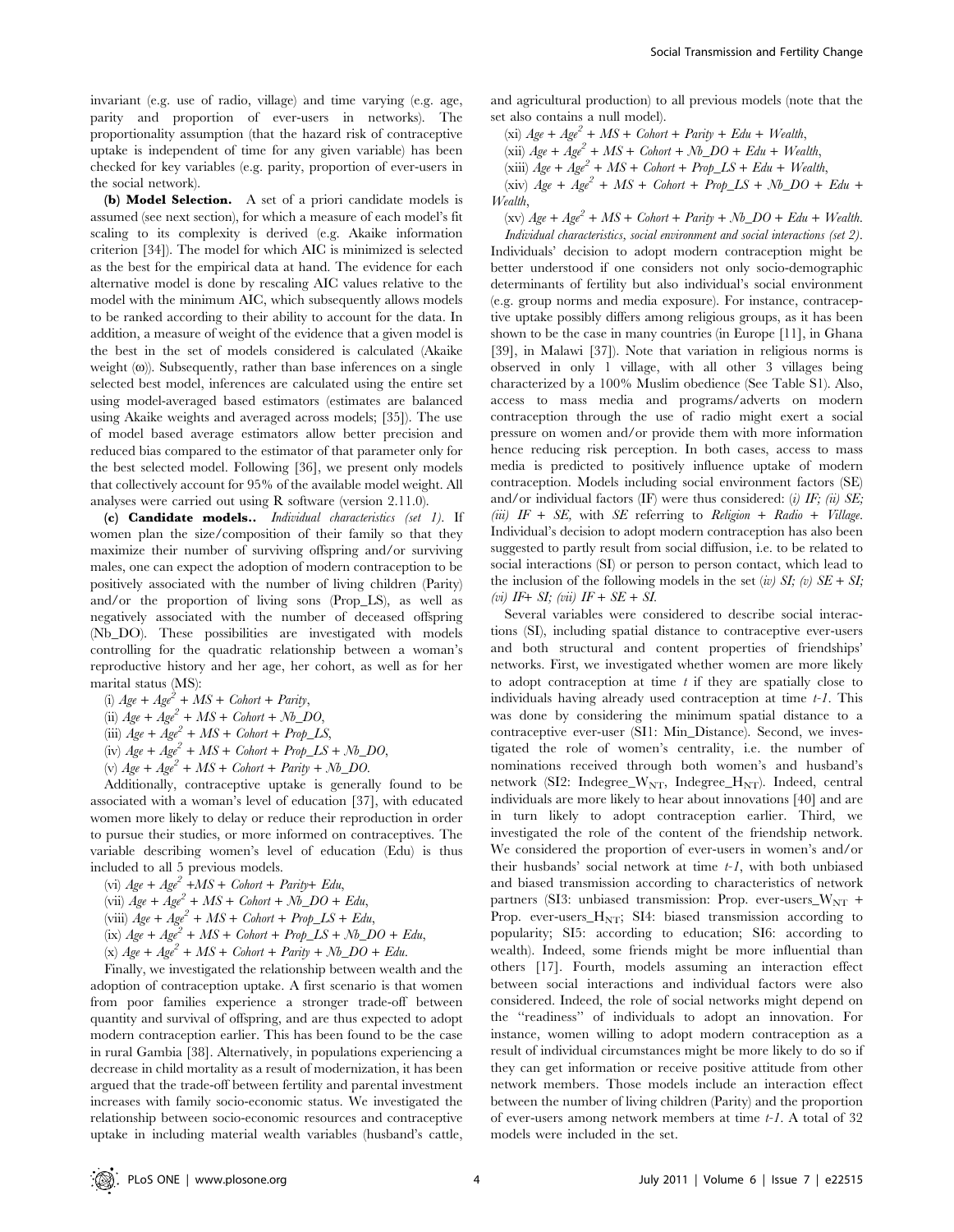#### Results

The risk of contraceptive uptake is best predicted by a combination of socio-demographic (i.e. the number of living offspring and education level) and social environment (i.e. religion and media exposure) characteristics. Social relationships with best friends and proximate households, however, do not improve the understanding of temporal and spatial patterns of contraceptive uptake. Interestingly, at the time of adoption, most women  $(>=85\%)$  are innovators relative to their friendship networks (e.g. all network partners have never used contraception in both women's and their husband's friendship networks, Fig. 1), and there is no evidence of a negative influence of non-adopters on contraceptive uptake. Rather, if relevant at all, the role of social interaction through friendships networks appears to be conditional of individual circumstances, some individuals being more sensitive to social transmission than others (i.e. women with the higher number of children). The study tells about a population in the early stages of contraceptive uptake when patterns of social diffusion are most tractable; results in populations where contraception is already widely used may differ.

# 1. Contraceptive uptake: temporal and spatial patterns

The earliest evidence of contraceptive uptake occurred in 1995. Contraceptive uptake increased and reached the level of 18.8% by 2008 among women of reproductive age (15-45 years). At that time, 96% of women had already heard about contraception, although it does not necessarily translate into behavioural change. The number of women having ever used contraception varies

from 15.4% to 22.8% across the 4 villages considered (Table S1, Fig. 2), and the most frequent methods used are pills (30%) and injection (70%). Women generally use contraceptives for the first time after they have already reproduced (in 95.6% of cases). The mean number of children  $(\pm s.d.)$  at the time of adoption is  $3.7\pm2.1$ , which is consistent with the idea that women use contraceptives to either space births and or to end their reproductive career once they have achieved their desired family size. Note however, that 4.4% of the total number of ever-users reported having used contraception before their first birth.

### 2. Decisions for contraceptive uptake

Using data covering a period of 14 years (1995-2008), we investigated a blended model of fertility dynamics (e.g. an extended version of Cleland's model [8]), in which both individual and social factors matter. We used information theoretic methods (i.e. model comparison), providing a strength of evidence for an a priori set of alternative hypotheses [35]. A first set of models was considered to identify the most likely individual characteristics to account for patterns of contraceptive uptake. Second, these individual factors were combined with social environment variables (e.g. religion) and/or social interactions (e.g. centrality measures, proportion of ever-users among friendship networks at time  $t$ -1, minimum spatial distance to an ever-user at time  $t$ -1) in a second set (see Methods). This procedure limits the number of models considered, and thereby increases the probability that model selection reflects the genuine contribution of variables rather than spurious effects [35].



Figure 1. Thresholds for contraceptive uptake in women's networks at the time of adoption. A threshold corresponds to the proportion of adopters in an individual's network at the time of adoption of an innovation. Among women who have ever used contraception ( $N = 176$ ), 86.3% are innovative relative to their network members, while 89.0% are innovative relative to their husband's networks. doi:10.1371/journal.pone.0022515.g001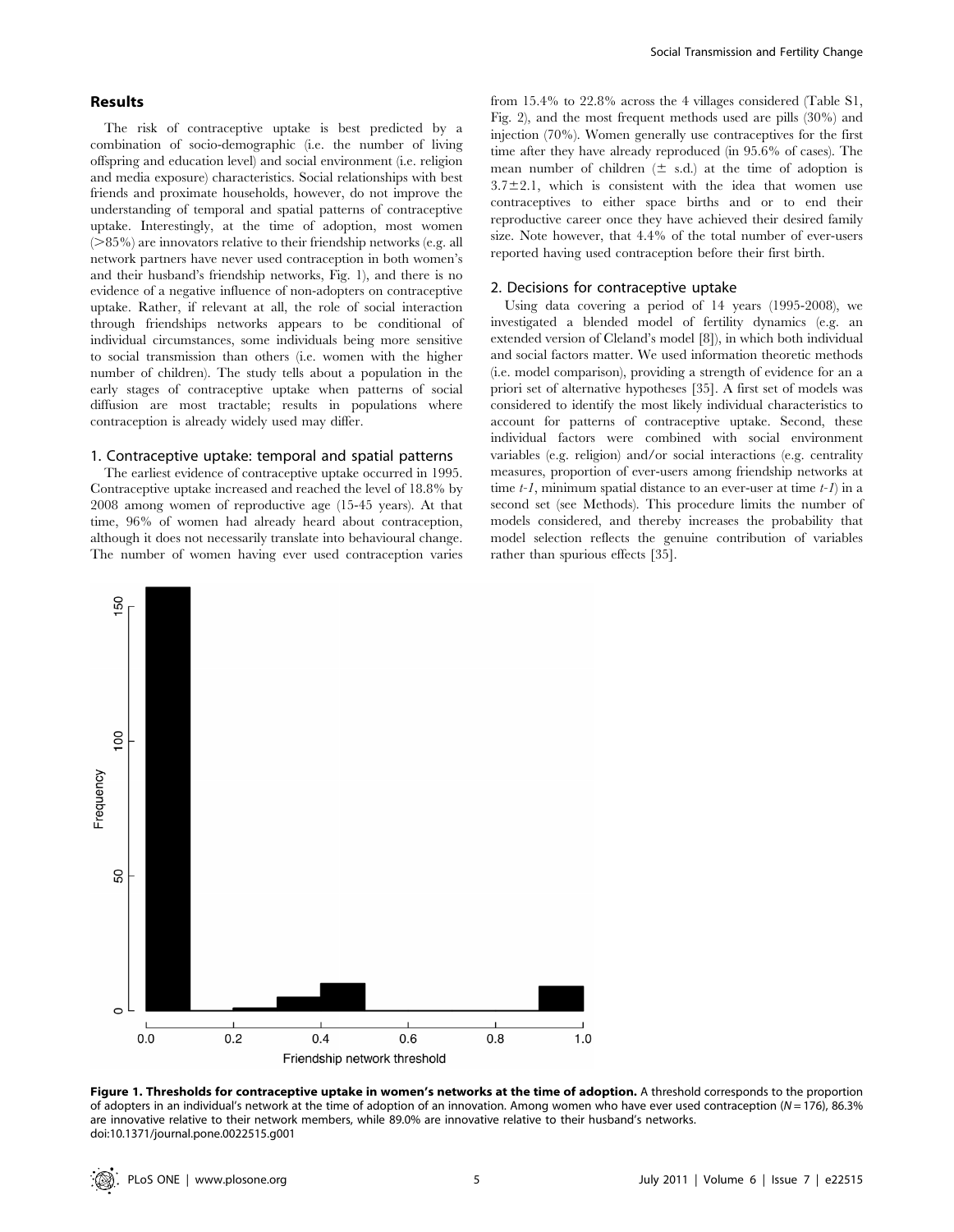

Figure 2. Temporal and spatial patterns of contraceptive uptake. Contraceptive prevalence varies from less than 1% before 1998 to reach a level of 18.8% in 2008 among women of reproductive age (i.e. 15-45 years, N=936). Adoption of modern contraception also shows spatial variation (i.e. village  $A = 22.3$ %, village  $B = 15.4$ %, village  $C = 22.5$ %, village  $D = 22.8$ %). doi:10.1371/journal.pone.0022515.g002

(a) Individual characteristics. Model ranking reveals that the best model to account for contraceptive uptake (Akaike weight  $=$ 0.49, Table S2) includes the number of living children (parity:  $OR =$ 1.43; 95%CI [1.28; 1.62], Fig. 3a), the level of education (OR = 2.16; 95%CI [1.53; 3.03]), while controlling for age, age<sup>2</sup> and marital status (polygynous as compared to monogamous: OR = 1.22; 95%CI [0.85; 1.77]) and cohort effects (OR = 2.80; 95%CI [1.82; 4.34]). The number of children deceased and the amount of material wealth have no influence on contraceptive uptake while the number of living sons has a marginal positive effect (OR = 1.54;  $95\%$ CI [0.99; 2.41]), suggesting that sons are preferred over girls (Table S3). That material wealth is independent form contraceptive uptake is intriguing, as it has been shown to have effects, either positive [41] or negative [38] in other studies.

(b) Additional role of social environment and social interactions. First, model ranking shows that individual factors and social environment should both be considered, as this combination provides the best account for the data at hand



Figure 3. Risk of contraceptive uptake across time: main predictors. (a) Parity (number of living children). (b) Religious group. The risk of contraceptive uptake increases by 40% with each additional child. As compared to Muslims, Orthodox Christians show a 80% decrease in the risk of contraceptive uptake. The relationships are controlled for age, age<sup>2</sup>, social status, cohort, education and marital status. doi:10.1371/journal.pone.0022515.g003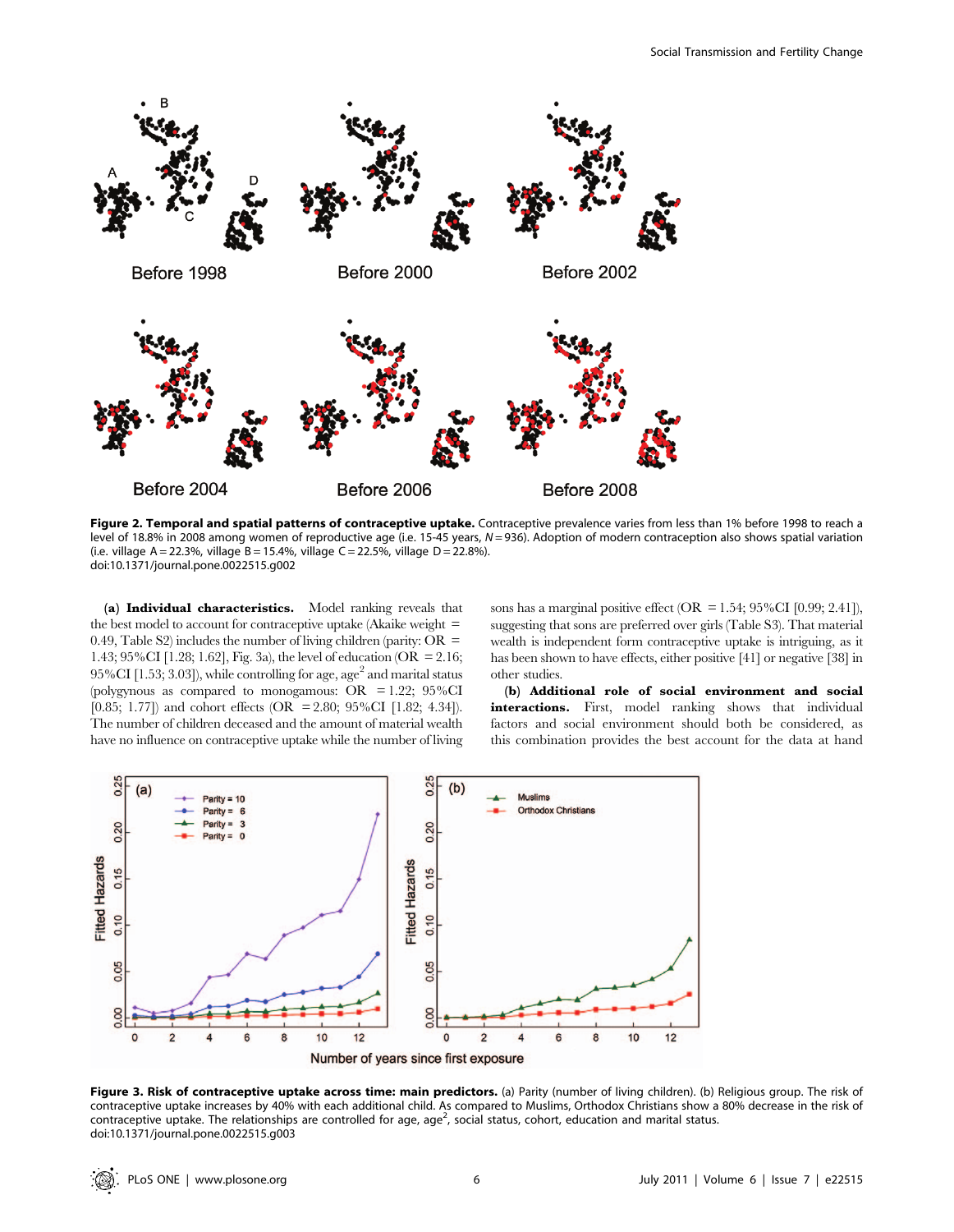(sum of Akaike weight of models including these variables  $>0.95$ , Table 2). Furthermore, model comparison shows that models excluding either group of variables account for less than  $\leq 1\%$  of the total weight of the set. Including religious and village characteristics to a conventional socio-demographic model improves the understanding of the data. While controlling for individual factors, averaged estimates show that Orthodox Christians are less likely to adopt modern contraception than Muslims (OR =  $0.22$ ;  $95\%$ CI [0.10; 0.52], Fig. 3b, Fig. 4). Interestingly, shorter birth intervals have been reported for Orthodox Christians [30] in this population, indicating a higher emphasis on fertility in this religious group. Finally, women frequently listening to the radio are more likely to be ever-users (OR = 2.12;  $95\%$ CI [1.18; 3.78], Fig. 4), independently of individual wealth differences as they are controlled for. Note that radio use only informs on individual's behaviour in the year of interview, which precludes to conlude on any causality effect.

Second, social interactions through friendships networks and geographical proximity do not improve the understanding of the timing of contraceptive uptake once individual factors and social environment are taken into account (Table 2). It could be argued that information on friendship network is biased, as composition might have changed across years or with migration. This possibility has been checked conducting an analysis restricted to the year of the interview and similar results have been obtained (Table S4). If the structure and the content of networks are not found to be critical, they are informative (Fig. 4). Interestingly, social effects appear to be conditional of both the type of network and individual characteristics.: women's social network matter more for those having a high number of living children (Parity  $\times$ unbiased Prop. ever-users Wnt: OR = 1.30; 95%CI [1.14; 1.51]). Overall, the results support the idea that person-to-person effects on contraceptive uptake reflect a social learning process (rather than social influence), although the magnitude of the effect is weak and there is a high uncertainty among models including social interactions (Table 2). Finally, there is no effect of the number of individuals listing you as a friend (Indegree), so popular individuals, who may be among the more prestigious in the population, are not more likely to be ever-users than anyone else. Moreover, they are not more likely to influence others (no effect of prestige-biased friendship networks; Fig. 4).

Table 2. Best models for contraceptive uptake.

| <b>Models</b>                                              | κ  | LogLik dAIC |      | $\omega$ |
|------------------------------------------------------------|----|-------------|------|----------|
| $IF + SE$                                                  | 28 | $-790.34$   | 0.00 | 0.29     |
| IF + $SE$ + $SI$ (Min. distance)                           | 28 | $-789.49$   | 0.28 | 0.25     |
| IF + SE + SI (Min. distance) $\times$ Parity               | 30 | -788.72     | 0.74 | 0.20     |
| IF $+$ SE $+$ SI (Biased prop. ever-users<br>(popularity)) | 30 | -789.92     | 3.16 | 0.06     |
| IF + SE + SI (Biased prop. ever-users (wealth))            | 30 | $-790.25$   | 3.81 | 0.04     |
| $IF + SE + SI$ (Unbiased prop. ever-users)                 | 30 | -790.27     | 3.86 | 0.04     |
| IF $+$ SE $+$ SI (Biased prop. ever-users<br>(education))  | 30 | $-790.30$   | 3.92 | 0.04     |
| IF + $SE$ + $SI$ (Centrality)                              | 30 | $-790.34$   | 3.99 | 0.04     |

K: number of parameters; LogLik: Loglikelihood; dAIC: deviation from the best model's AIC; vi: Akaike weights; IF: individual factors; SE: social environment; SI: social interactions, ''x'' indicates an interaction term. See Fig. 4 for averaged estimates and confidence intervals of variables, and Methods for more details on the candidate models.

doi:10.1371/journal.pone.0022515.t002

# **Discussion**

Social diffusion of fertility values and behaviours has been invoked to account for macro-level patterns of ''contagion'' observed during the demographic transition [11]. More generally, it has been suggested that social transmission through social interactions explains why cultural traits that do not enhance individual reproductive success may spread [6]. In this paper, we used data from a population entering the demographic transition to understand the role of social transmission for the early spread of modern contraception, a cultural variant a priori maladaptive (but see [5]). In particular, we investigated the extent to which a woman's decision to adopt modern contraception is the result of (i) the proportion of ever-users/non ever-users within both women and their husbands' friendships networks and (ii) the geographic distance to contraceptive ever-users. We found that decision to adopt modern contraception is strongly determined by individual demographic and socio-economic characteristics, and by the religious group. However, we show that the contribution of social transmission from either best friends or contraceptive ever-users in proximate households is minimal. Whether other sources of social transmission (e.g. from doctors [18], husbands [42], religious leaders [43], kin [24,44,45] or weak ties [46]) could affect the pace at which women adopt modern contraception is discussed. The study can only tell us about a population at the early stages of the demographic transition, and mechanisms at later stages or in populations characterized by higher economic development might differ. Yet, the results are important if one is to understand why women adopt modern contraception in the first place.

The results show that the early rise in modern contraception is mainly predicted by individual demographic and socio-economic characteristics. First, contraceptive uptake increases with family size, and to a lower extent, with the number of surviving males. One plausible explanation is that contraceptive uptake is driven by competition for resources and need for higher level of investment per child as the society enters the market economy [47,48]. Interestingly, sibling competition for education, particularly between brothers, is argued to have recently increased in the population as a result of modernization [30] and in response to land shortages [49]. Women might also perceive higher rates of mortality with increasing parity, which is not inconsistent with a quantity/quality trade-off perspective since maternal mortality is a major cause of death in young children [50]. At a proximate level, women might grow tired of giving birth but also experience higher social status and autonomy with increasing parity, thereby facilitating contraceptive uptake. Alternatively, the link between parity and contraceptive uptake could result from social transmission, e.g. if high parity women interact more frequently with medical centres in which antenatal care is delivered. Whether this is the case, and whether such social transmission reflect individual social learning (i.e. information seeking) and/or social influence remains to be tested. Second, the results show that, as in modernized societies [51], educated women are more likely to start using contraception: among ever-users, 71% are educated. Note that no women in this population continue to study after marriage, so educated women do not adopt contraceptives to pursue education. Rather, the higher prevalence of contraceptive use among educated women might reflect higher knowledge about contraceptives and/ or social influence of teachers. Overall, the results suggest that birth control decisions are shaped by individual variation in both reproductive trade-offs and opportunities for social transmission.

We found evidence that the early spread of modern contraception is best understood if both individual socio-demographic characteristics and the social environment are considered. In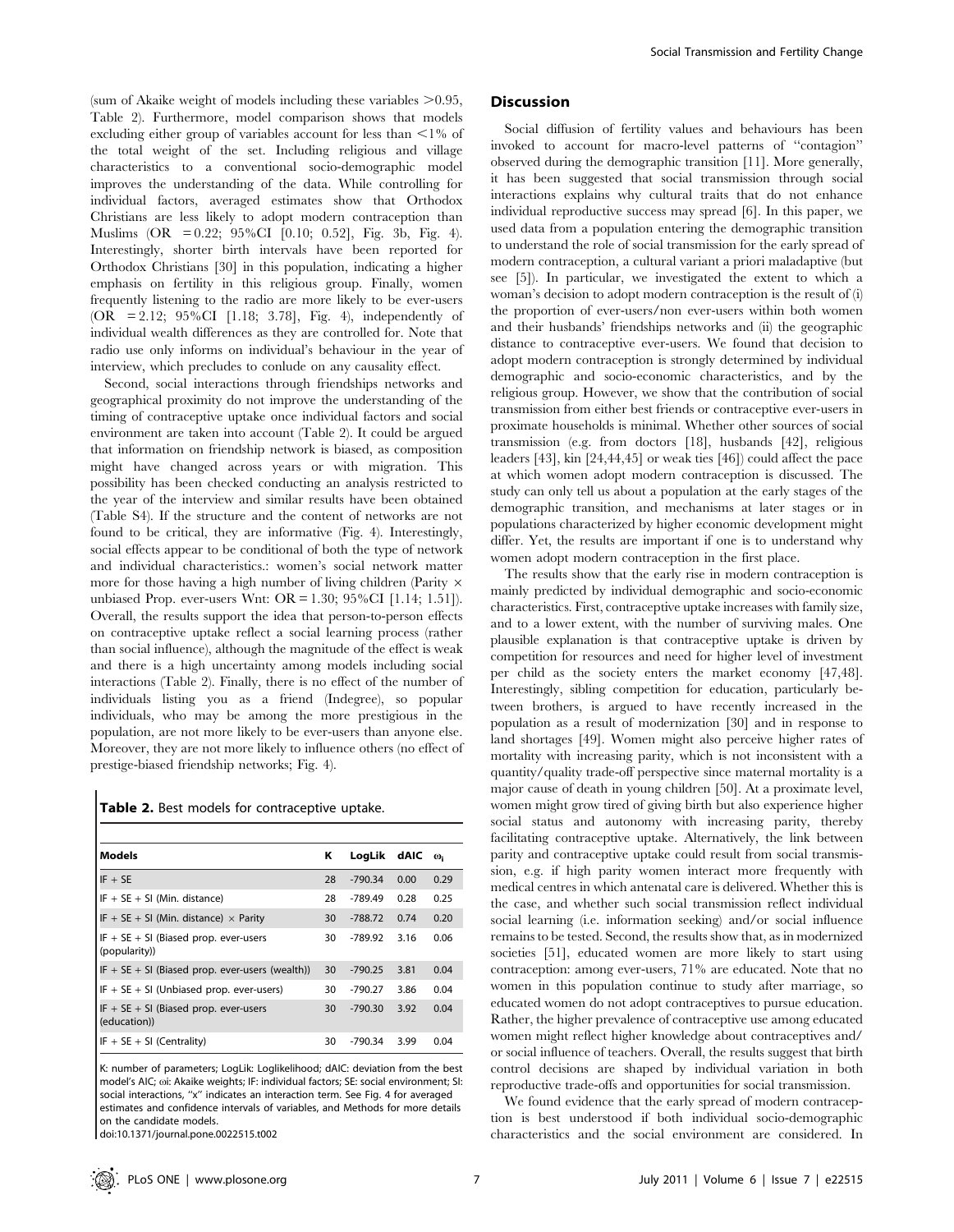

Averaged estimates

Figure 4. Averaged estimates (red squares) and 95% confidence intervals (black lines) for the effects of individual factors, social environment, and social interactions on the risk of first contraceptive use. Data cover a period of 14 years and involve >900 women (see Methods). Wnt: women's network; Hnt: husband's network; formal education is compared to the level ''no education''; villages are compared to the first level "Village A"; Being polygynously married is compared to being "monogamously married". "x" indicates an interaction. doi:10.1371/journal.pone.0022515.g004

particular, individuals strongly respond to religious norms concerning fertility, with the highest fertility rate observed in the less frequent religious group (i.e. Orthodox Christians,  $\langle 10\% \rangle$ . It is unlikely that norm violation is cost free, however. Theoretical modelling reveals that norms are stabilized with punishment mechanisms, for instance through reputational effects in which norm violators are sanctioned in receiving less help during subsequent interactions [52]. It is also possible that the effect of religion results not only (or not at all) from norm enforcement but from social transmission of attitudes and knowledge at religious gatherings. It is thus difficult to disentangle whether the effect of religion reflects an individual payoff assessment (balancing the cost of deviating from the norm with the benefit of contraceptive uptake) or social contagion among individuals.

Contraceptive uptake does not result from imitation of prestigious ever-users within friendships networks. The study cannot exclude the possibility that a woman's decision is

influenced by prestigious individuals outside of the friendships networks. But given the low prevalence of contraceptive uptake in the population, prestige-bias is more likely to account for the persistence of high fertility rather than the spread of modern contraception. In this population, fertility restriction is unlikely to be associated with the ability to achieve success since there are few opportunities for education and no non-agricultural employment. However, in populations characterized by higher economic development, if the reduction in the number of children allows women to pursue education and thereby compete for high achieving jobs, a positive link between prestige-bias and contraceptive uptake is expected [6]. Nevertheless, the link between education and status is likely to be weak in populations entering the demographic transition and generally characterized by poor economic development [53]. One might thus suggest that if prestige-bias is important for reproductive decisions, it will slow down rather than speed up the early spread of low fertility norms.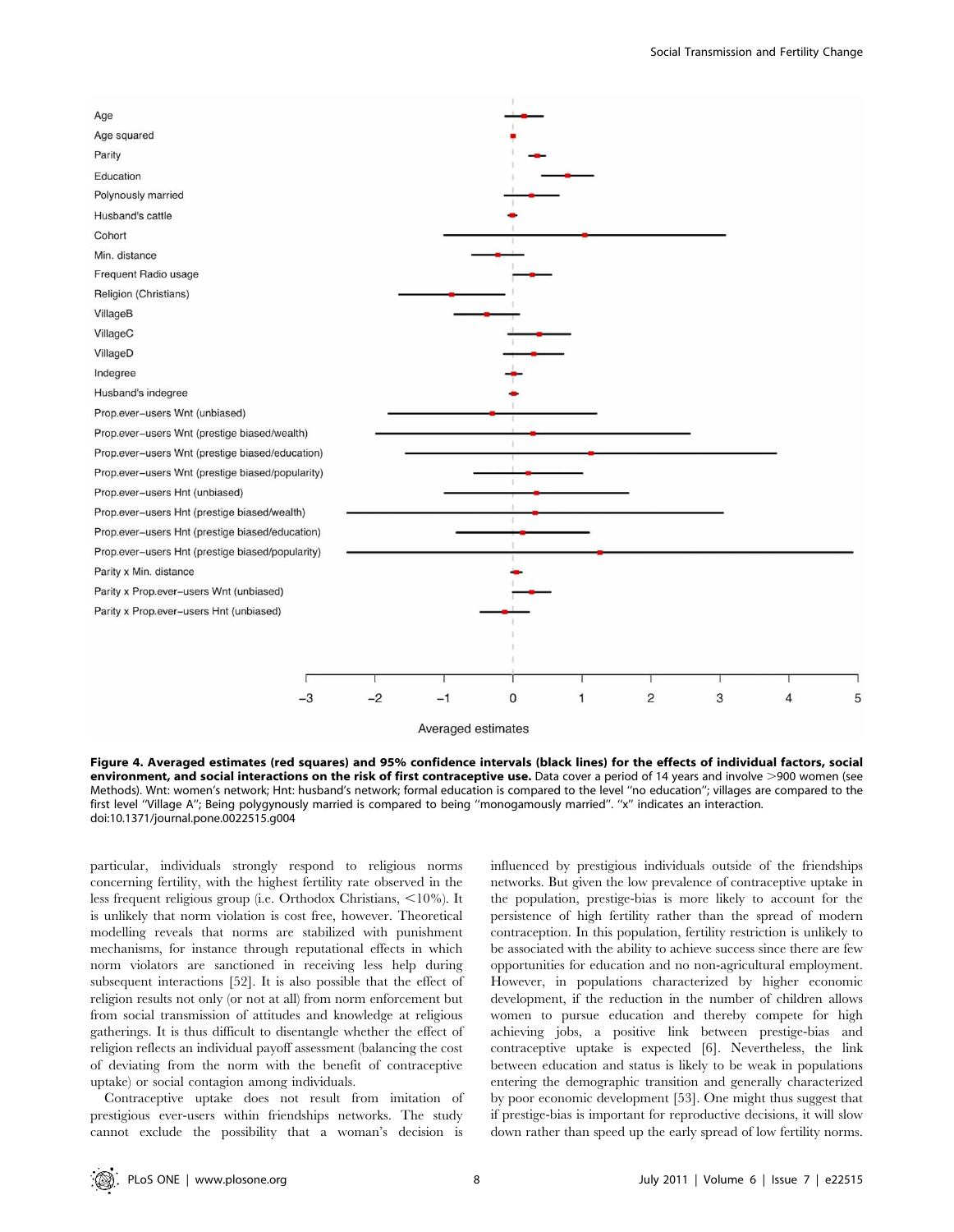Although we didn't find evidence of social transmission through friendships or spatial networks regarding the adoption of modern contraception, it is possible that women copy, learn or receive social support from other actors. First, women with many weak ties (e.g. ties with socially distant individuals) are more likely to adopt contraception. Weak ties bring knowledge not available through friends, and are usually found to be critical for the spread of ideas [46]. It is important to note, however, that the simple exposition to information does not appear to be sufficient for a woman to adopt modern contraception. Indeed, the results show that central women (i.e. those having more connections) are not more likely to adopt contraception, nor are women spatially close to ever-users. Second, it is likely that a woman's fertility decision is not independent of her husband's attitude. A study in Cambodia shows that women who believe that their husbands have a positive attitude towards modern contraception are  $>3$  times more likely to use it [42]. Studies conducted both among the Mpimbwe of Tanzania [24] and in Gambia [54] revealed that women are more likely to effectively limit their family size using contraception if they don't have a constant spouse. Third, it has been suggested that women decisions regarding fertility practices could be influenced by their kin [55]. Among the Mpimbwe where mortality and fertility rates are high, women with a large number of siblings are more likely to be ever-users of birth control methods [24]. In the Gambia, however, little evidence was found that kin directly influence contraceptive uptake, either by their presence/ absence or as models for social learning. Rather, contraceptive decisions in women were more directly related to sociodemographic variables such as age-specific parity and wealth rather than the presence or contraceptive behaviour of the extended family [54]. Overall, a woman's decision to adopt modern contraception will depend of potentially numerous sources of social transmission. Yet, whatever the source, one must identify the extent to which transmission refers to the behavioural imitation of others and/or information seeking. From an evolutionary perspective, these two mechanisms can reflect different selective pressures (i.e. cultural group selection and optimization of parental investment per child, respectively). Understanding which mechanism is at play at which stage of the transition will help to understand the underlying causes for the spread of low fertility practices.

To conclude, the initial slow uptake of low fertility norms is likely to be associated with socio-ecological conditions in which the use of modern contraceptives is not associated with reproductive advantages in the short term i.e. high mortality rate and low sibling competition. Only when conditions are met that favour contraception (e.g. competition between offspring for parental resources, high incentive to pursue education), social interactions

# References

- 1. Lee R (2003) The demographic transition: three centuries of fundamental change. Journal of Economic Perspectives 17: 167–190.
- 2. Mason KO (1997) Explaining fertility transitions. Demography 34: 443–454.
- 3. Borgerhoff-Mulder M (1998) The demographic transition: are we any closer to an evolutionary explanation? Trends in Ecology & Evolution 13: 266–270.
- 4. Kaplan H, Lancaster JB, Bock JA, Johnson SE (1995) Does observed fertility maximize fitness among New Mexican men? A test of an optimality model and a new theory of parental investment in the embodied capital of offspring. Human Nature 6: 325–360.
- 5. Hill SE, Reeve HK (2005) Low fertility in humans as the evolutionary outcome of snowballing resource games. Behavioural Ecology and Sociobiology 16: 398–402.
- 6. Richerson PJ, Boyd R (2005) Not by genes alone: how culture transformed human evolution: The university of chicago press. 342 p.
- 7. Kendal JR, Ihara Y, Feldman MW (2005) Cultural niche construction with application to fertility control: a model for education and social transmission of contraceptive use. Morrison Institute Working Paper Series 102.

are likely to be used to obtain information on the cost and benefits associated with the innovation. There is some evidence that the relevance of social learning in family planning networks varies with the level of development, and is more likely to be an important mechanism in an advanced market economy [14]. This is consistent with the view that market economies instil higher demand for parental investment in terms of education. It is also likely that the relevance of social influence vs. social learning varies with the prevalence of the cultural trait in the population, and if pure social influence through networks does not appear to explain the initial diffusion of low fertility norms, it is possible that this mechanism plays a more important role in the later maintenance of the trait. Our understanding of the processes and motivations underlying shifts to modern low fertility will only be advanced by recognizing the multiple stages of the demographic transition and by testing competing theoretical models simultaneously.

#### Supporting Information

Table S1 Characteristics of the villages in 2008. (DOC)

Table S2 Best models for contraceptive uptake (individual factors only) (DOC)

Table S3 Averaged estimates, standard errors and 95% confidence intervals based on models comparison (set 1, see methods section). Models in set 1 only consider individual socio-economic and demographic characteristics. For each model, a logistic discrete hazard model with no intercept and time period as a main effect has been ran on a person to period dataset. Nomenclature: P: time period; Parity: number of living children. NA: Not applicable.

(DOC)

Table S4 Best models for contraceptive uptake (analysis restricted to the last year of data) (DOC)

#### Acknowledgments

We thank P. Richerson for helpful comments on an earlier version of the manuscript and P. M. R. Clarke, R. McElreath and D. W. Lawson for valuable discussions. We are also extremely grateful to all families participating in our study and to the team collecting the data in the field.

#### Author Contributions

Conceived and designed the experiments: RM. Performed the experiments: MAG EG. Analyzed the data: AA. Wrote the paper: AA RM.

- 8. Casterline JB, ed (2001) Diffusion processes and fertility transition: selected perspectives. Washington, DC: National Academy Press.
- 9. Pollak RA, Watkins SC (1993) Cultural and economic approaches to fertility: proper marriage or mesalliance. Population and Development Review 19: 467–496.
- 10. Bongaarts J, Watkins SC (1996) Social interactions and contemporary fertility transitions. Population and Development Review 22: 639–682.
- 11. Coale AJ, Watkins SC (1986) The Decline of Fertility in Europe. Princeton: Princeton University Press.
- 12. Rogers EM (2003) Diffusion of innovations: Simon & Schuster International. 512 p.
- 13. Montgomery MR, Casterline JB (1993) The diffusion of fertility control in Taiwan: evidence from pooled cross-section time-series models. Population studies 47: 457–479.
- 14. Kohler HP, Behrman JR, Watkins SC (2001) The density of social networks and fertility decisions: Evidence from South Nyanza District, Kenya. Demography 38: 43–58.